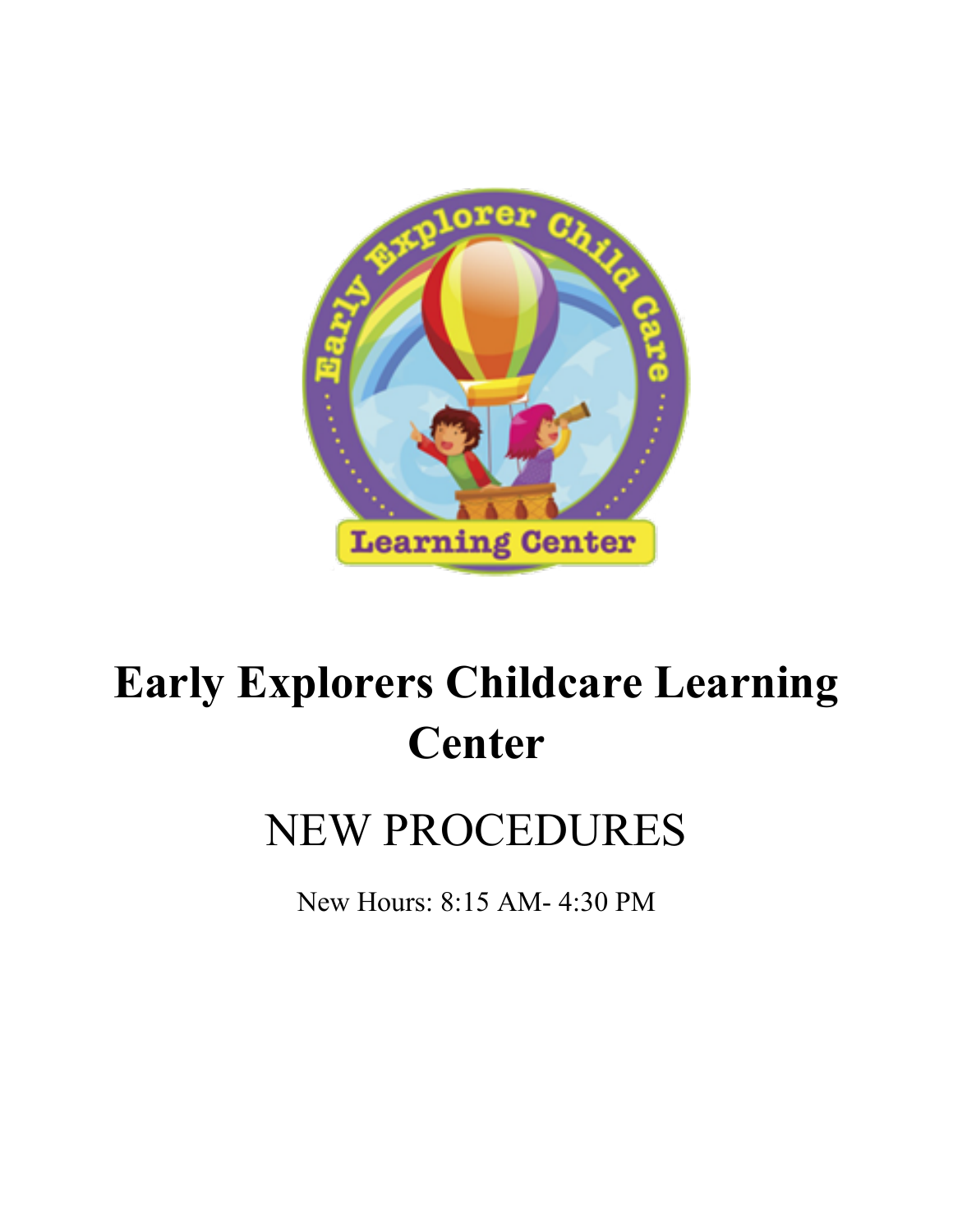# Parent preparation list for the first day back

- Shoes or slippers to change into
- Disposable water bottle
- Disposable lunch bag
- Personal blanket and bed sheet (will be washed daily at the center with our new washer and dryer)
- Backpack filled with personal belongings such as extra clothing, diapers and wipes, and any other necessary materials needed for the day.
- If milk bottles are required for the child, they will be sanitized and returned home daily.
- Disposable baby food is preferred in order for us to keep the germ contact at a minimum.
- All personal items must be labeled with names

This list is to ensure we are taking the proper precautions and creating a safe environment for all children.

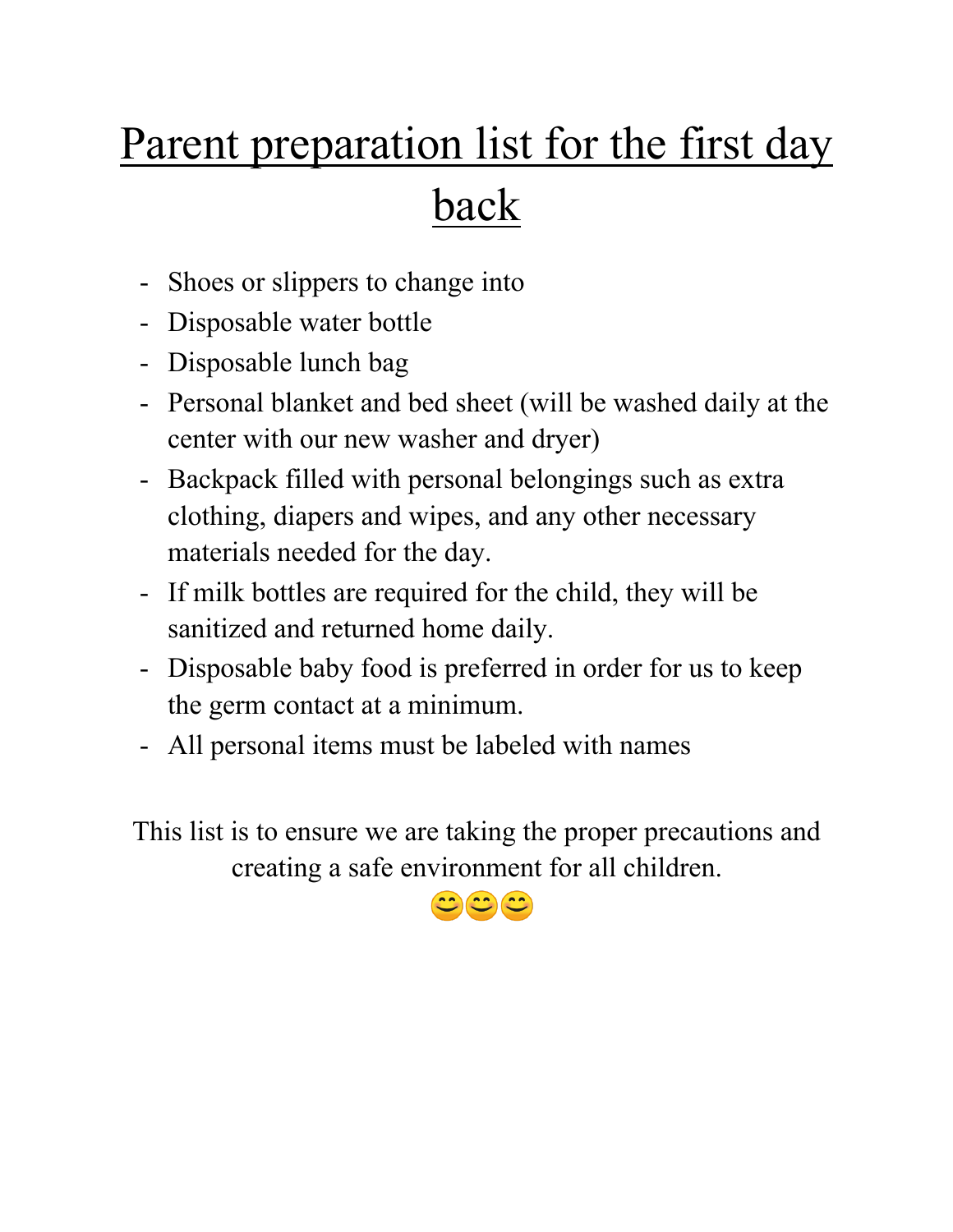### Our Health and Safety Practices

We are closely following guidance from the CDC, as well as state and local officials and health authorities, as we take extreme care to maintain our safe, healthy school environment for children, families, and staff. We have enhanced our already rigorous health protocols, such as:

- **Protective Masks:** We have provided protective face coverings for all staff members to wear when working at the center with children.
- **Taking Temperatures:** We're now screening all staff members and children upon arrival at the center to check for raised temperatures or evident symptoms.
- **Limited Classroom Access:** To ensure minimum exposure, we will be limiting the amount of people in and out of the center. That being said, we will be initiating drop-off and pick-up through the doors in the main lobby. One family at a time will be required, as well as marked 6-feet distanced outside the door. If weather does not permit this procedure to follow through, we will be initiating curbside drop-off and pick-up.

Further information on that procedure will be available soon.

● **Wellness Checks:** Regular wellness checks are being conducted at drop-off for each child. This will include essential required questions for a screening of COVID-19 and a temperature check. This procedure will be conducted daily by a staff member. The parents of unwell children are notified immediately, to help stop the spread of illness. Also, if a child feels unwell, they will be relocated to our "sick room" where they will be comforted until the parent arrives.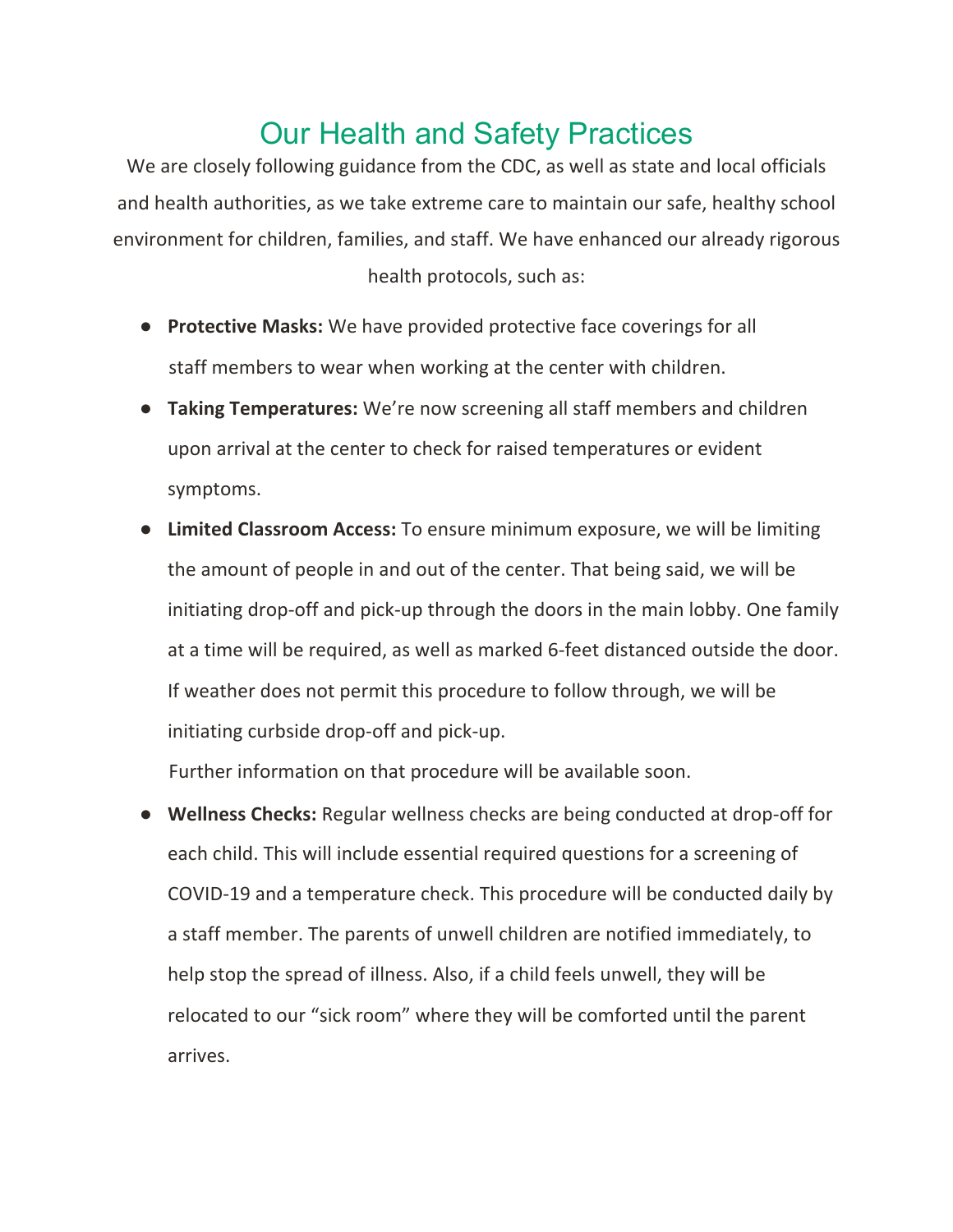● **Safe (and Still Healthy) Dining:** We will be limited the amount of children on the lunch/snack table and will be initiating a group-based system (Group A and Group B) where each group will be eating at different times. We are now requiring all lunches and snacks to be packed in a paper or plastic disposable bag. This will allow less germ contact and exposure to both the center and home. Disposable water

bottles are now required to allow less germ contact as well.

● **Enhanced Health Practices:** We've strengthened our existing cleanliness and hygiene practices (including more frequent hand

washing; cleaning and sanitizing surfaces and items in classrooms).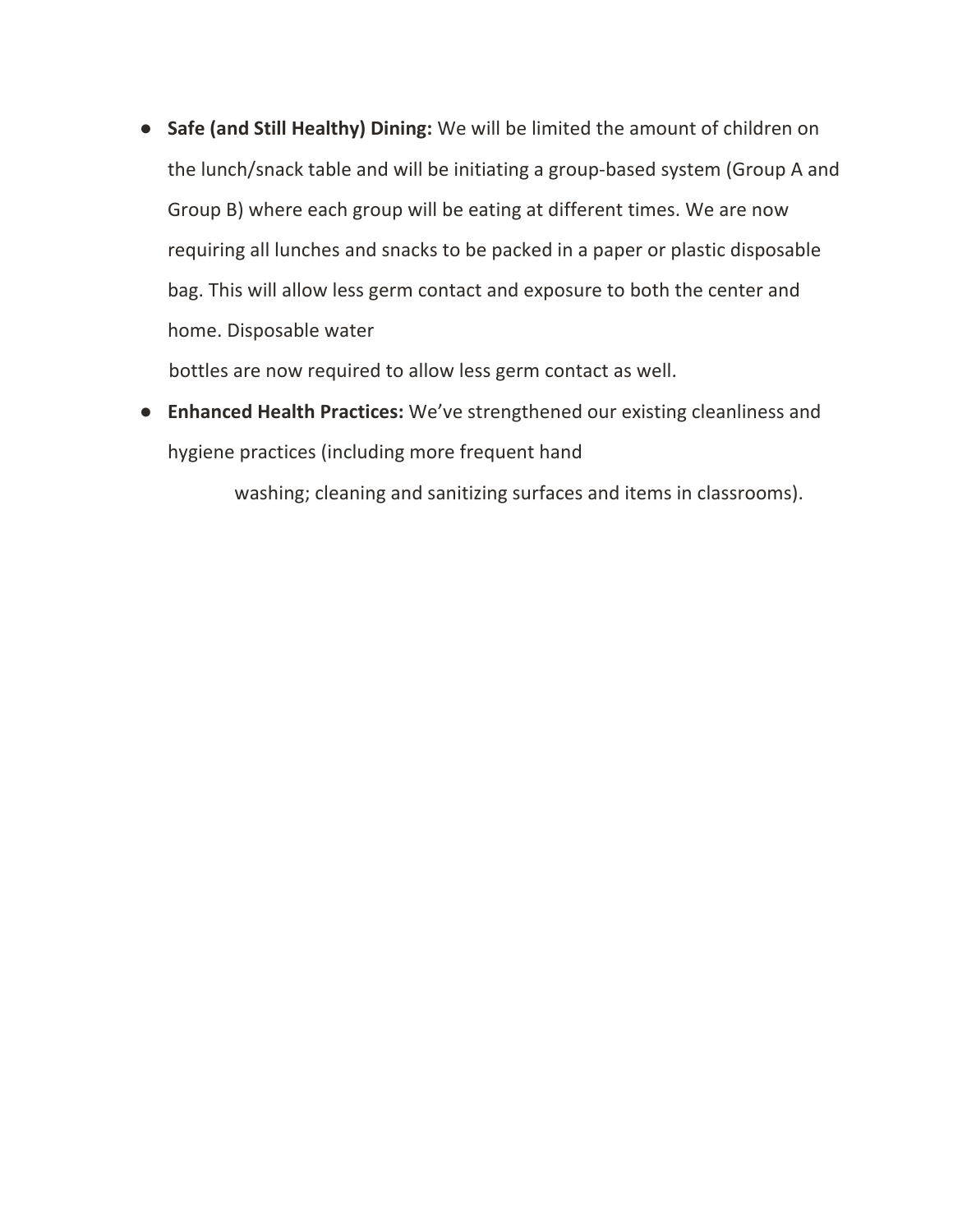### New Policies

#### Drop off and pick up procedures

Parents may NOT enter the building. We are implementing a drop-off and pick-up process at all times at the front entrance to limit the number of people entering the building. It is critical that you drop off and pick up within the designated window as dely would likely result in mixing of groups. If it is necessary for you to drop off or pick up at a different time, please let us know in advance and we will try to accommodate you the best we can. Once again, parents may NOT enter the building.

#### Staggered drop off

Please be patient with us as we now need to pick up and drop off one family at a time. We require that all parents (or anyone picking up or dropping off) must be wearing a face covering during the drop off and pick up process. Because parents may not enter our building, we have designated drop off and pick up times for each classroom. You will receive your child's time slot in the email containing their room placement. If you are unable to come at one of these designated times due to an emergency, please contact the director to arrange a staff member to meet you outside. We will try our best to accommodate this request, but please note that in some cases, if you are unable to come at the designated time, you may not be able to bring your child in that day.